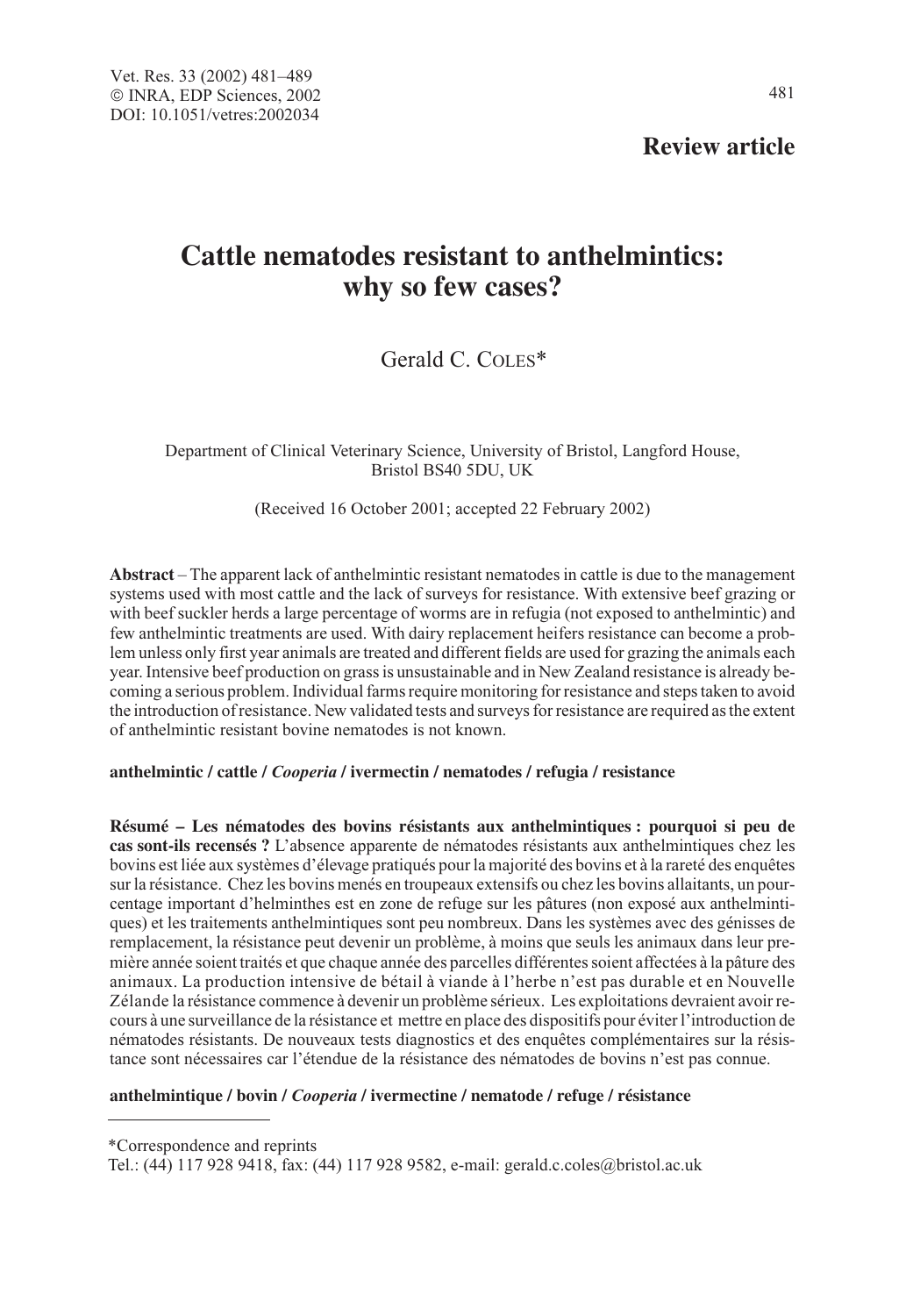#### **Table of contents**

## **1. INTRODUCTION**

To understand why anthelmintic resistant nematodes are not as common in cattle as in sheep, it is important to recognise that management and worm control practices differ between sheep and cattle and between beef and dairy cattle. The potential for resistance to develop depends on the frequency of genes for resistance in unselected populations of worms, the genetics of resistance, the fitness of resistant worms, but most importantly the numbers of worms in refugia. In intensive beef units in New Zealand resistance is very common indicating that bovine nematodes have the potential to develop resistance. However, if correct strategies are used it should be possible to prevent anthelmintic resistant nematodes becoming a serious problem in cattle in most regions.

## **2. ANTHELMINTIC RESISTANCE**

Resistance in parasitic nematodes has been defined by Prichard et al. [31]: 'resistance is present in a population when there is a greater frequency of individuals within a population able to tolerate doses of a compound than in a normal population of the same species and is heritable'. An essentially similar definition was used by Conder and Campbell [11]. A problem of resistance arises when naturally occurring individuals, that contain genes permitting survival of anthelmintic treatment, are given an opportunity to increase as a percentage of the total worm population. It is often assumed that before drug treatment commences resistant individuals will be rare. This is not true. Higher doses of oxamniquine, used to treat the parasitic trematode Schistosoma mansoni, are required in East Africa than in Brazil. In a study in Kenya, Coles et al. [8] found oxamniquine resistant S. mansoni in patients before significant use of drug had occurred in the area under investigation, thus explaining the need for higher levels of oxamniquine in East Africa. In their paper they referred to tolerance of S. mansoni in Kenya but later revised the definition of resistance in *Schistosoma* [7] so that surviving worms were resistant, not tolerant. Tolerant nematodes are species that never respond to a particular type of anthelmintic in any part of the world. Resistant worms are present in a population if there is a significantly lower response to treatment than in the most sensitive population of the same species. In New Zealand ivermectin failed to work properly as a pour-on against Cooperia species in cattle [3]. The authors concluded that it was very unlikely to be due to resistance as ivermectin had not been used before on this property. However, on the correct understanding of resistance, resistant worms were present before they encountered the anthelmintic as ivermectin and other macrocyclic lactones have been successfully used in other trials to control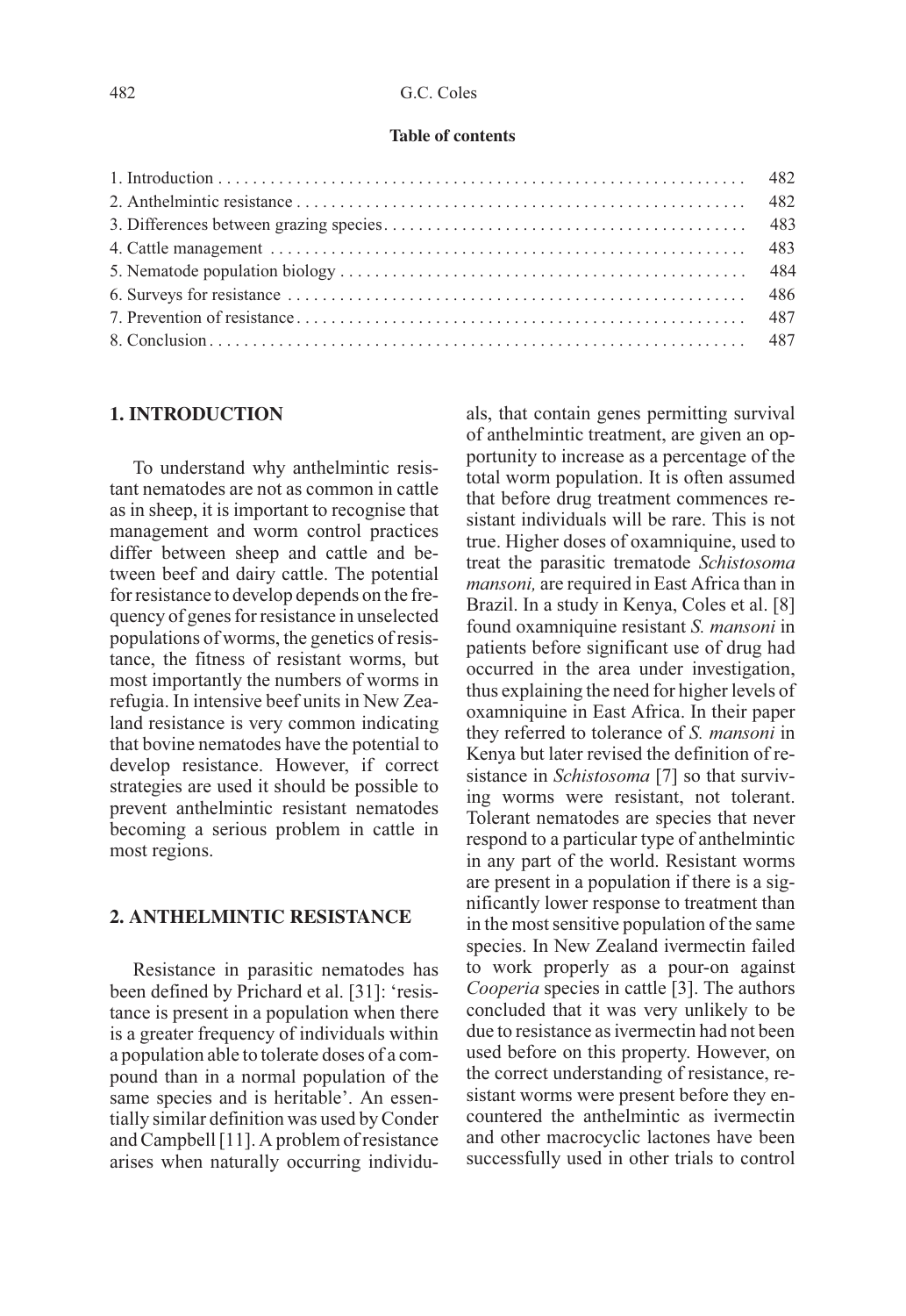Cooperia sp. in many parts of the world for several years. In the review by Coles in 1988 [5] on resistance in Ostertagia a number of trials were listed in which anthelmintics failed to give the expected response [5]. Assuming the drugs were correctly administered and that the pharmacokinetics of anthelmintics did not vary widely between different groups of cattle, resistance had already been found quite extensively in bovine nematodes. Therefore, with the exception of New Zealand, why is anthelmintic resistance apparently not a large problem in nematodes of cattle?

A number of factors may contribute. In O. ostertagi the biology of the adult worm may affect the development of resistance. Adult worms only survive for a relatively short period (25–50 days) in cattle [25], and therefore those that survive treatment have a relatively small advantage over susceptible worms. By contrast adult Haemonchus contortus in sheep can persist for many months giving a large advantage to resistant worms to produce the next generation. Even where there has been apparent reduced efficacy of anthelmintics [3] trials to investigate this have not been undertaken, presumably due to the relatively high cost of working with cattle. In addition in vitro tests for anthelmintic resistance in cattle have been inadequately researched and validated, thus discouraging their use. However, the major reason for anthelmintic resistance not being more common has to do with the population biology of bovine nematodes.

## **3. DIFFERENCES BETWEEN GRAZING SPECIES**

An important difference between cattle, sheep and goats is in their development of immunity to nematodes and thus the frequency of treatment and the percentage of animals treated. Being browsers by preference, goats have evolved the lowest levels of immunity to nematodes and both young and adults that are made to graze grass require anthelmintic treatment to maintain their health. Adult sheep develop a higher level of immunity than goats as they are naturally grazers. Unless they face a heavy challenge of nematode larvae, particularly with  $H.$  contortus, treatment of adults may not be essential. However, it is widely practised. In contrast to sheep, providing that first year calves encounter a sufficient nematode challenge to develop a good level of immunity, older cattle do not require treatment for nematodes, although treatment may improve productivity somewhat (reviewed by Vercruysse and Claerebout [36]). The major difference between the three groups of ruminants is the percentage of animals and thus of nematodes that are exposed to anthelmintic. Less use of anthelmintics will be reflected in lowers levels of resistance and this in turn is shown by the percentage of papers on anthelmintics in sheep and cattle that mention resistance, 0.07% compared with 0.01% [4]. The difference in the degree of immunity developed by sheep and cattle could be due to mites (Psoroptes ovis) being a major killer of sheep but not cattle. A higher immune response is important in immunity to worms but it could result in a higher pathogenicity to the mites that cause an acute allergic dermatitis.

#### **4. CATTLE MANAGEMENT**

In temperate regions four distinct management systems are used for grazed cattle each of which have differing effects on the population dynamics of the nematodes.

(i) Extensive ranching. This frequently involves low rainfall regions and a low stocking density. Anthelmintic treatments are not usually required and few are given. Under these conditions anthelmintic resistance would be unlikely to develop.

(ii) Beef suckler herds. An important part of the regulation of nematode numbers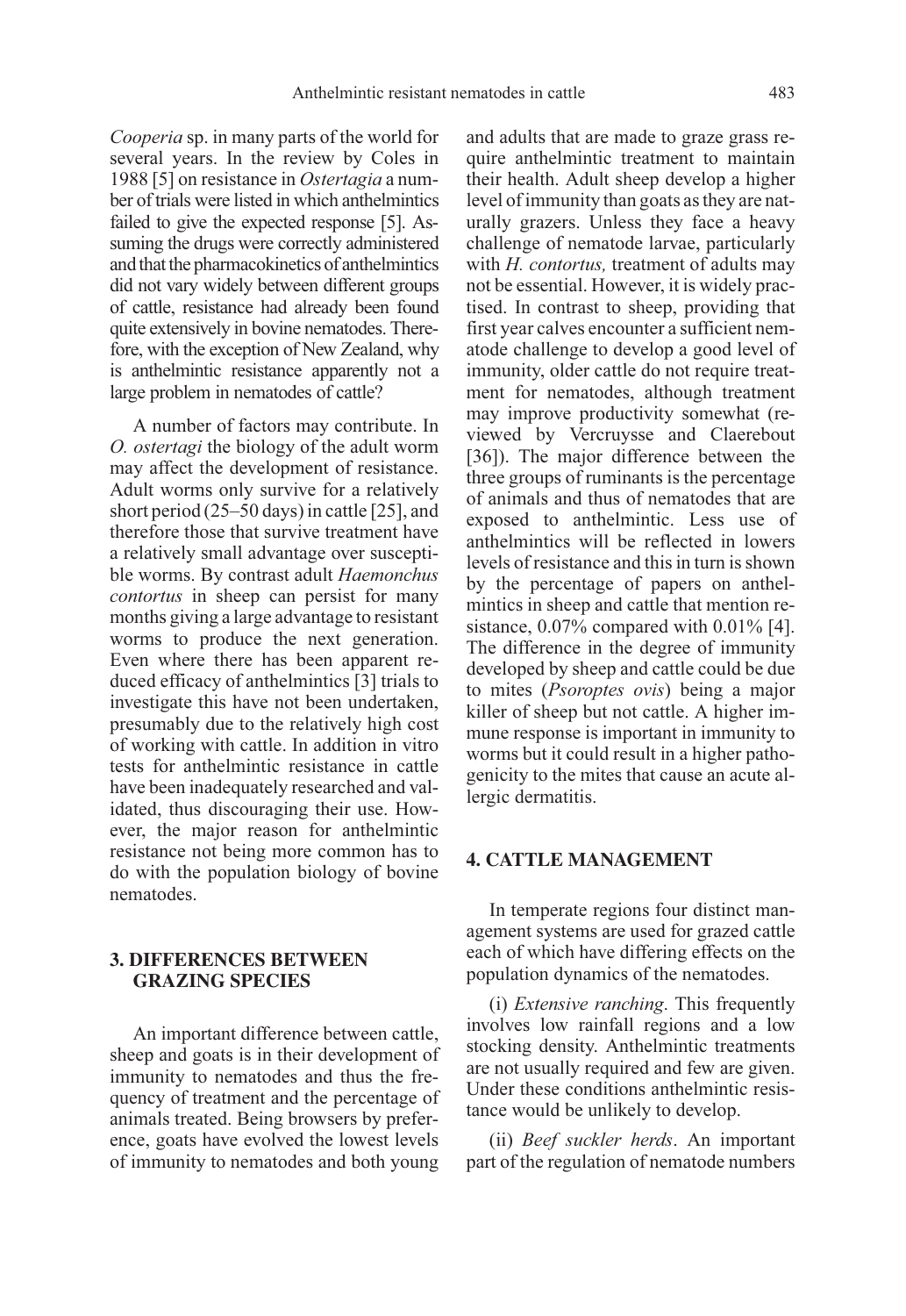is the dilution effect provided by the grazing together of immune adults and calves. The large majority of the herbage is eaten by the adults, which produce relatively few eggs, so the challenge faced by young calves should be quite low. Under these conditions few treatment are given to calves and none to adults and resistance would not be expected to become common. However, where macrocyclic lactones (ML) are used for tick control as, for example, in South America, nematodes are being exposed regularly to anthelmintics.

(iii) Dairy replacement heifers. Young calves are reared away from their mothers and once weaned usually graze outside for the summer months. The pasture used is frequently near the farm to permit regular inspection of the calves and the same field or fields may be used each year. Under these conditions nematodes that infect subsequent groups of calves come from treated animals and resistance will be likely to develop. If, however, different fields are used each year for calves, the over wintering nematodes that infect the next generation of calves will come from untreated adults and so resistance will be unlikely to develop.

(iv) Intensive beef calf rearing. Young calves are usually from dairy herds or males and females from dairy beef crosses that are grazed away from adults. To maximise growth anthelmintic treatments may be given quite frequently helping to ensure that pasture contamination comes from worms surviving treatment. This is the most likely cause for ML resistant Cooperia species that were found on 16/18 cattle farms in New Zealand [15].

## **5. NEMATODE POPULATION BIOLOGY**

To be able to fully predict the rate at which anthelmintic resistance can develop in bovine nematodes it is essential to know:

(i) The frequency of genes for resistance in an unselected population. This information is unavailable for any population of nematodes. The changes involved in benzimidazole resistance have been investigated at the molecular level in ovine nematodes [13, 19, 30], but not in bovine nematodes. However the frequency of genes for resistance in unselected populations have not been determined. The molecular changes associated with resistance to levamisole and MLs are not known. Because of the widespread use of anthelmintics it will be difficult to find populations of cattle nematodes that have not been exposed to anthelmintics. Providing the necessary probes become available, tests on existing populations could give indications of the potential for benzimidazole resistance to develop rapidly under different management and climatic conditions.

The frequency of genes for resistance can be expected to vary between different species of bovine nematodes being highest in the dose limiting species. Cooperia is the dose limiting genus of bovine nematodes for the MLs. It was therefore to be expected that this would be the genus first showing ML resistance.

(ii) The genetics of resistance. No research has been undertaken on the genetics of anthelmintic resistance in bovine nematodes but it is likely to be the same as in ovine nematodes. Although there has been a report of benzimidazole resistance being dominant [20], the population of worms used had been highly selected and probably the genetics were of a high level resistance rather than normal benzimidazole resistance. Benzimidazole resistance is recessive as is resistance to levamisole [32], but resistance to the MLs will be dominant [21]. Where resistance is dominant it can be expected to increase the rate at which resistance spreads as heterozygotes (RS) as well as homozygotes (RR) will survive treatment.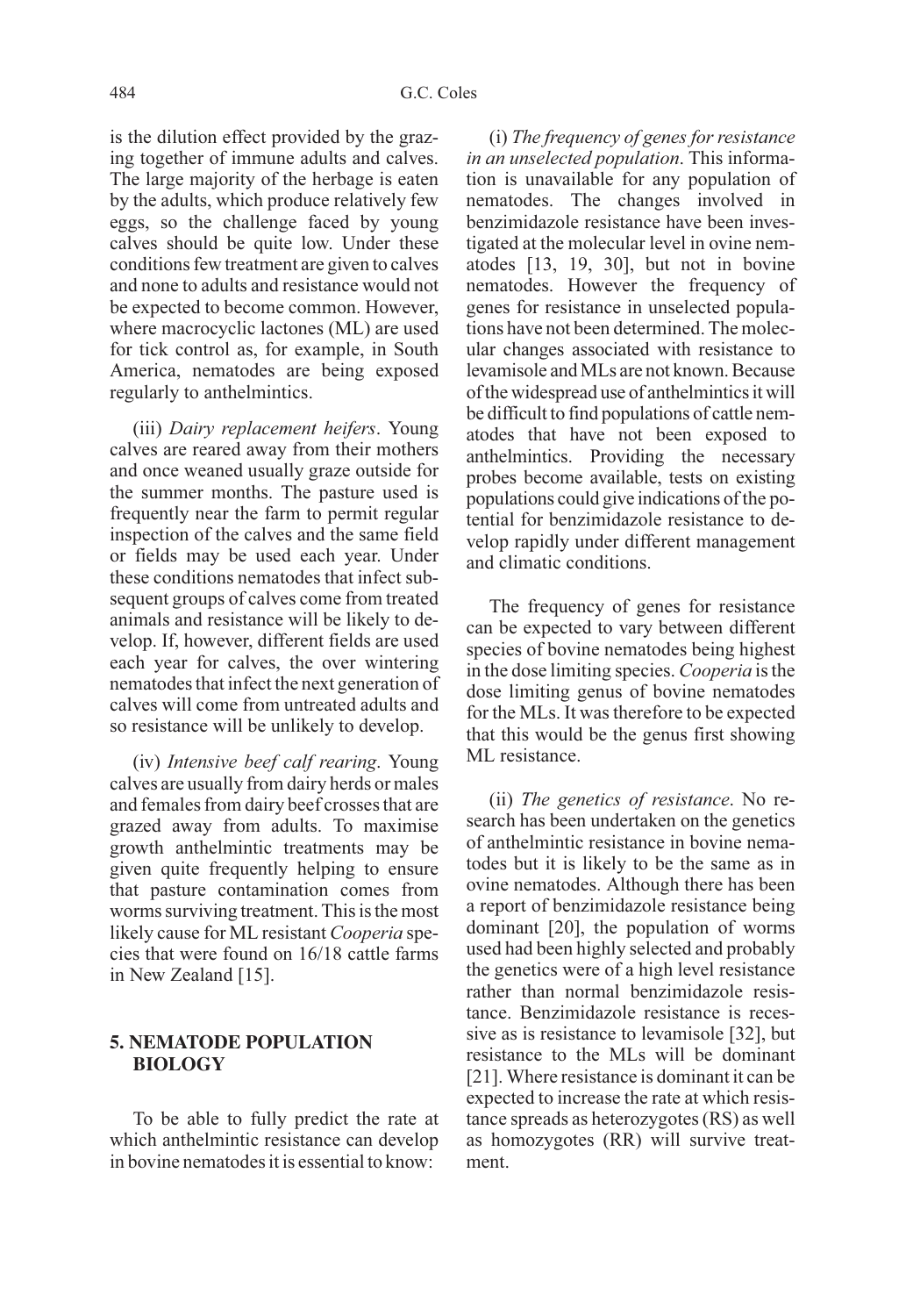(iii) The fitness of resistant worms. Fitness includes the ability to develop and survive on pasture, the ability to climb on herbage and be ingested, survival in the host including the rate of egg laying and persistence in the host both as inhibited larvae and as adults. Persistent adult worms will probably be less immunogenic or better able to avoid the immune response of the host. The only information on changes in fitness of resistant nematodes is on benzimidazole resistance in the ovine nematode Teladorsagia (Ostertagia) circumcincta where resistant worms appear to be as fit as susceptible nematodes [14]. In *H. contortus* benzimidazole resistant worms were reported to be fitter than susceptible ones [18]. However, to be confident that a fitness factor is associated with resistance, it must either be checked using genetic crosses or several susceptible and several resistant isolates have to be compared. The report by Kelly et al. [18] could just be natural variation between populations. To prove association between change in fitness and anthelmintic resistance could be very expensive in cattle. As benzimidazole resistance is associated with a change in one amino acid at position 200 in β-tubulin so that in resistant worms the sequence is now the same as in mammals [19], a change in biology associated with resistance may not occur. Initially in a population of benzimidazole resistant H. contortus the worms laid less eggs than the susceptible ones, but after further selection egg production increased [23]. Whether levamisole and ivermectin resistant nematodes will be as fit as susceptible ones is not known. Subjective impressions suggest that ML resistant Cooperia may be more pathogenic than susceptible isolates [10] and it appears to persist longer than a laboratory susceptible isolate in calves. This could mean that resistant worms produce more eggs over time than susceptible ones. Leignel and Cabaret [22] have reported that selection for resistance may increase the size of worms and thus the rate at which they lay eggs. More research is required to confirm these observations and into possible differences between susceptible and resistant nematodes of other species and its implications for the spread of resistance.

(iv) The numbers of nematodes in refugia. The most important issue in the development of resistance is the contribution that those individuals surviving therapy make to the next generation, which in turn depends on the numbers of worms escaping treatment (in refugia). Van Wyk [34] has argued strongly that this is the single most important issue in the development of anthelmintic resistance and its implication for management of grazing animals including cattle has been discussed by Coles [6]. Deliberate incomplete spraying of crops with insecticides is used to try to ensure that the next generation comes from insects that have not been exposed to insecticide. A similar approach is required in nematode control, but the large difference is that insects can fly but nematodes usually only move in animals.

Nematodes in refugia come from three sources, pasture, untreated animals and inhibited stages surviving treatment in the host. Pastures contaminated with nematode larvae form an excellent source of nematodes in refugia so that continuously grazed pastures are less likely to permit the development of resistance providing that there is not heavy reliance on anthelmintic treatments. Whether survival in the soil, as distinct from on herbage, is important will depend on soil type and is unknown. By killing larvae on pasture drought will tend to increase the risk of resistance developing [2, 26]. Treatment of animals and movement to clean grazing has been an important strategy of nematode control in cattle and was recommended by Michel [25]. By encouraging the infection of pasture with eggs from nematodes surviving treatment it will select for resistance. Prevention of build up of nematodes populations in the summer has been very popular with slow release or pulse release boluses or spaced anthelmintic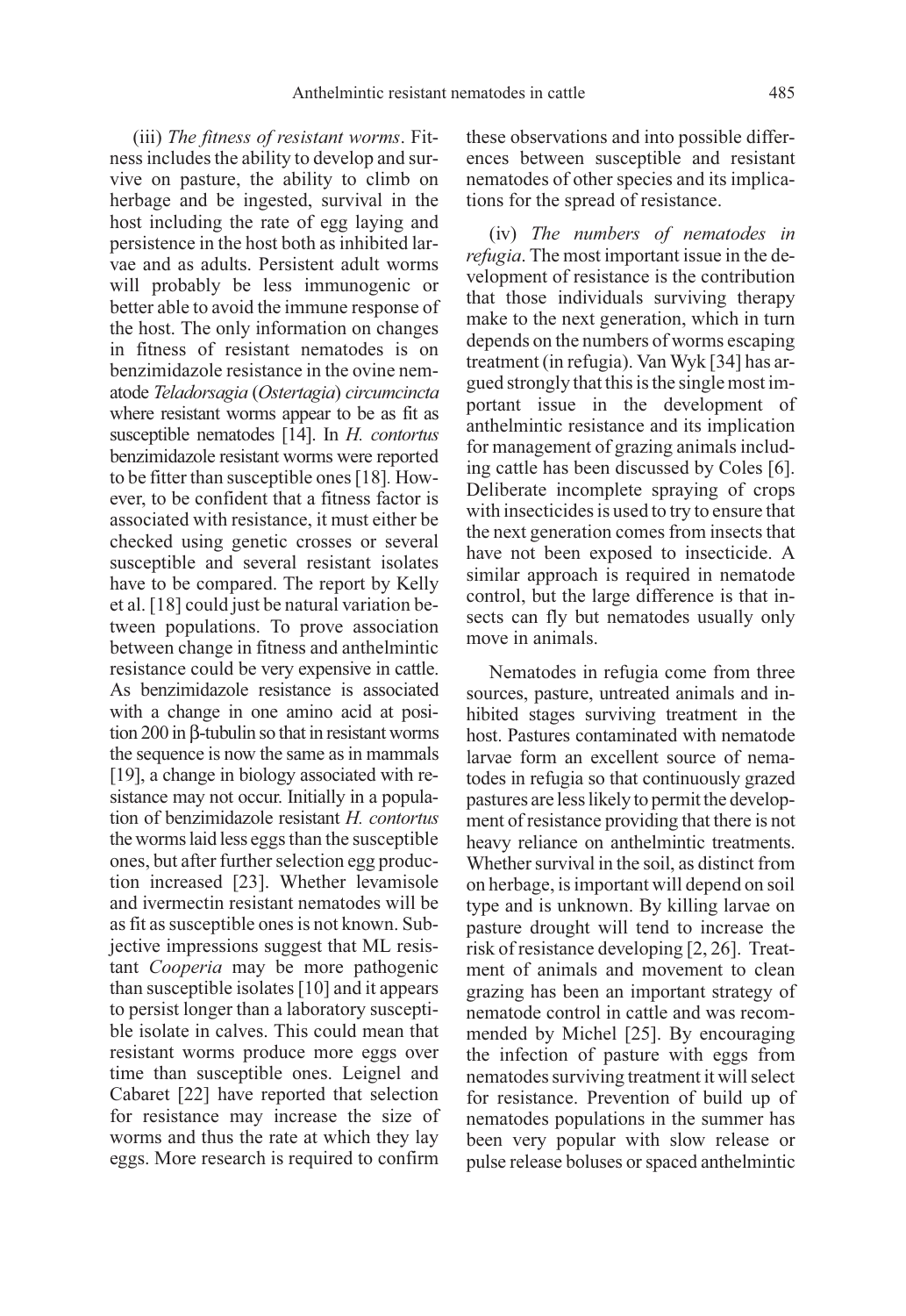treatments being given at turn out in the spring. These treatments should have selected for resistance, but do not appear to have done so. The reason lies in the management of cattle as already described, i.e. in the percentage of animals treated. Where only calves are treated contamination is coming primarily from untreated worms in second year and older animals. This is also true for dairy calves providing the same pasture is not used each year for the calves. This is, in the author's opinion, the major reason why anthelmintic resistance is not common in bovine nematodes. If there are stages not responding to therapy this may help delay the development of resistance and is probably very important in explaining why pyrantel and ML resistance has been so slow to appear in equine nematodes. In bovine nematodes it may help explain why levamisole resistance appears to have been slower to appear than ML and benzimidazole resistance, at least in New Zealand [24]. Levamisole is not very effective against immature bovine nematodes, especially O. ostertagi.

Since there is very little information on any of the crucial indicators of nematode biology, models to predict the occurrence of resistance are unlikely to be accurate. In addition there is not much information on the way farmers are using anthelmintics in cattle under different management conditions. Such information as is available suggests that farmers will be tending to over treat and thus select for resistance [33, 36].

## **6. SURVEYS FOR RESISTANCE**

Anthelmintic resistance may be more common than is supposed. In a 1988 review of resistance in Ostertagia trials were listed where results had been poorer than expected [5]. Assuming the definition of resistance used in the present article then resistance was present in numerous herds of cattle to several anthelmintics. With the exception of trials of new formulations of the avermectins/milbemycins, there have been very few trials in cattle with oral anthelmintics since 1988. In a trial in Louisiana Williams [37] found low activity of levamisole pour-on against adult O. ostertagi suggesting the presence of resistant worms. A similar conclusion was reached by Williams and Brossard [38] using pour-on levamisole. Williams et al. [39] found lower than expected activity of albendazole, fenbendazole and oxfendazole against immature and adult O. ostertagi suggesting some resistance. There were no cases of anthelmintic resistance in bovine nematodes in the UK when a survey was begun in 1998, but that work found the first case of ML resistance reported in the northern hemisphere [33]. Interestingly in this case the poor condition of the cattle had been attributed to coccidiosis as the animals had been treated with anthelmintic. How many other cases of anthelmintic failure are being missed ? A second case was found following an enquiry from a veterinary surgeon [10]. Doubtless others would be found if a larger survey was undertaken. In New Zealand ML resistant Cooperia has been found on 16/18 (89%) farms [15]. Resistance to MLs is being found in Cooperia sp. in Brazil [12] and Argentina [1, 16] so resistance in cattle nematodes is becoming more common. The full extent of the problem remains unknown.

The detection of resistance is hampered by the lack of simple sensitive tests. Ideally these would be based on molecular probes but these are not available. Benzimidazole resistance can be detected with an egg hatch test but fresh or anaerobically stored eggs are required. The definition of resistance used by the World Association for the Advancement of Veterinary Parasitology methods [9], with resistance being present if the  $LD_{50}$  is above 0.1 ppm thiabendazole, is not very sensitive and a delineating dose is much better (unpublished results). Delineating doses require determining for cattle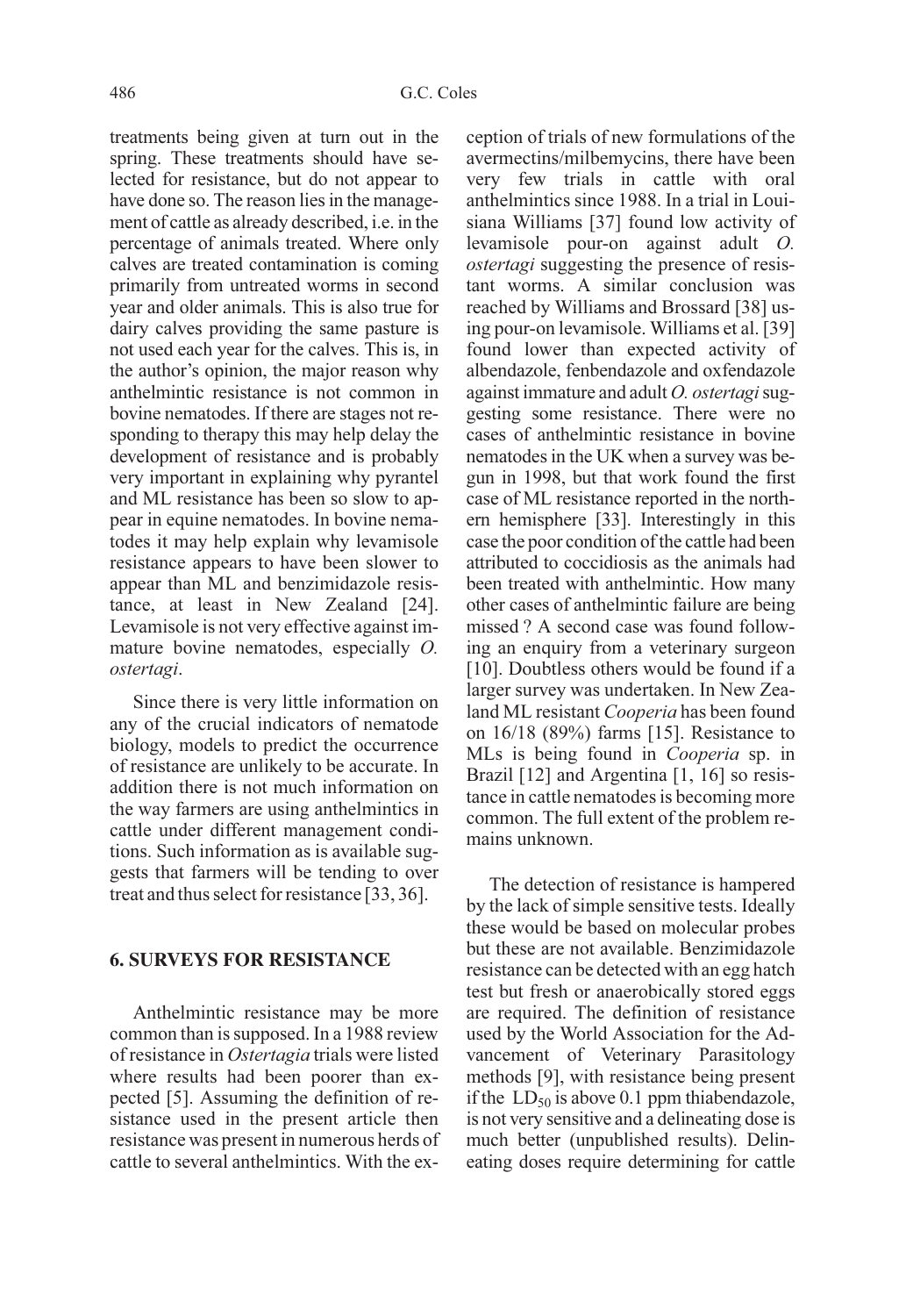nematodes using PCR probes to confirm whether there are any resistant worms in 'fully susceptible' populations. The micro agar larval development test (MALDT) can be used in cattle [33] but the optimum conditions have not been determined and the delineating doses are not known. Temperatures may need to be below room temperature. In equine nematodes the MALDT with thiabendazole is much less sensitive than the egg hatch tests for detecting low level benzimidazole resistance (unpublished results) but the reasons are not known. Whether ivermectin is the optimal analogue for the detection of ML resistance is not known. In sheep ivermectin is not satisfactory for the detection of ML resistance in H. *contortus* and avermectin  $B_1$  is required [17]. So currently the only proven way of detecting anthelmintic resistance in cattle nematodes is the faecal egg count reduction test which is both slow and expensive. With better tests and more surveys anthelmintic resistant nematodes will undoubtedly be found to be more common on cattle farms.

## **7. PREVENTION OF RESISTANCE**

Under European conditions anthelmintic resistance should not develop to any extent in nematodes of extensively grazed beef herds and in beef suckler herds due to the numbers of worms in refugia and the few treatments given. Active steps to prevent the development of resistance need adopting on dairy replacements and intensive beef production units.

In dairy replacements it should be possible to avoid the development of resistance by:

(i) treating first year animals only unless serious problems of infection develop in older animals. Although treatment of lactating animals may increase milk production it should not be used;

(ii) allowing sufficient exposure of animals to nematode larvae in the first year to permit development of immunity. Work in The Netherlands suggests that reduced growth in year one is better than in year two [27, 28]. Tests based on titres to a specific Cooperia antigen are being developed in The Netherlands to determine whether calves have received sufficient exposure to nematode larvae in their first year of grazing [29];

(iii) ensuring that calves are not grazed on the same pasture each year. This means that first year calves are infected with larvae coming from untreated older animals;

(iv) changing the type of anthelmintic used each year. The necessary experiments prove that annual rotation of anthelmintic types will prevent the development of resistance have not been undertaken, but changing types may be of benefit;

(v) avoiding the introduction of resistant nematodes. The resistance status of the farm from where animals are purchased should be known. Failing that, animals should be treated with more than one anthelmintic type and then held on concrete for 48 hours. Levamisole should be included to remove ML resistant Cooperia.

Intensive beef production on grass with regular use of anthelmintics is not sustainable in the medium to longer term as is being shown by the experience in New Zealand. In the short term it may be possible to use it providing that anthelmintic efficacy is monitored regularly and any anthelmintic to which resistance starts to develop is abandoned. Where resistance is already present to two types of anthelmintic it may be possible to follow the idea of Van Wyk and Van Schalwyk [35] and dilute out resistant worms with susceptible ones. This requires field evaluation before it is adopted.

#### **8. CONCLUSION**

Resistance can and will become a practical problem in cattle nematodes if the incorrect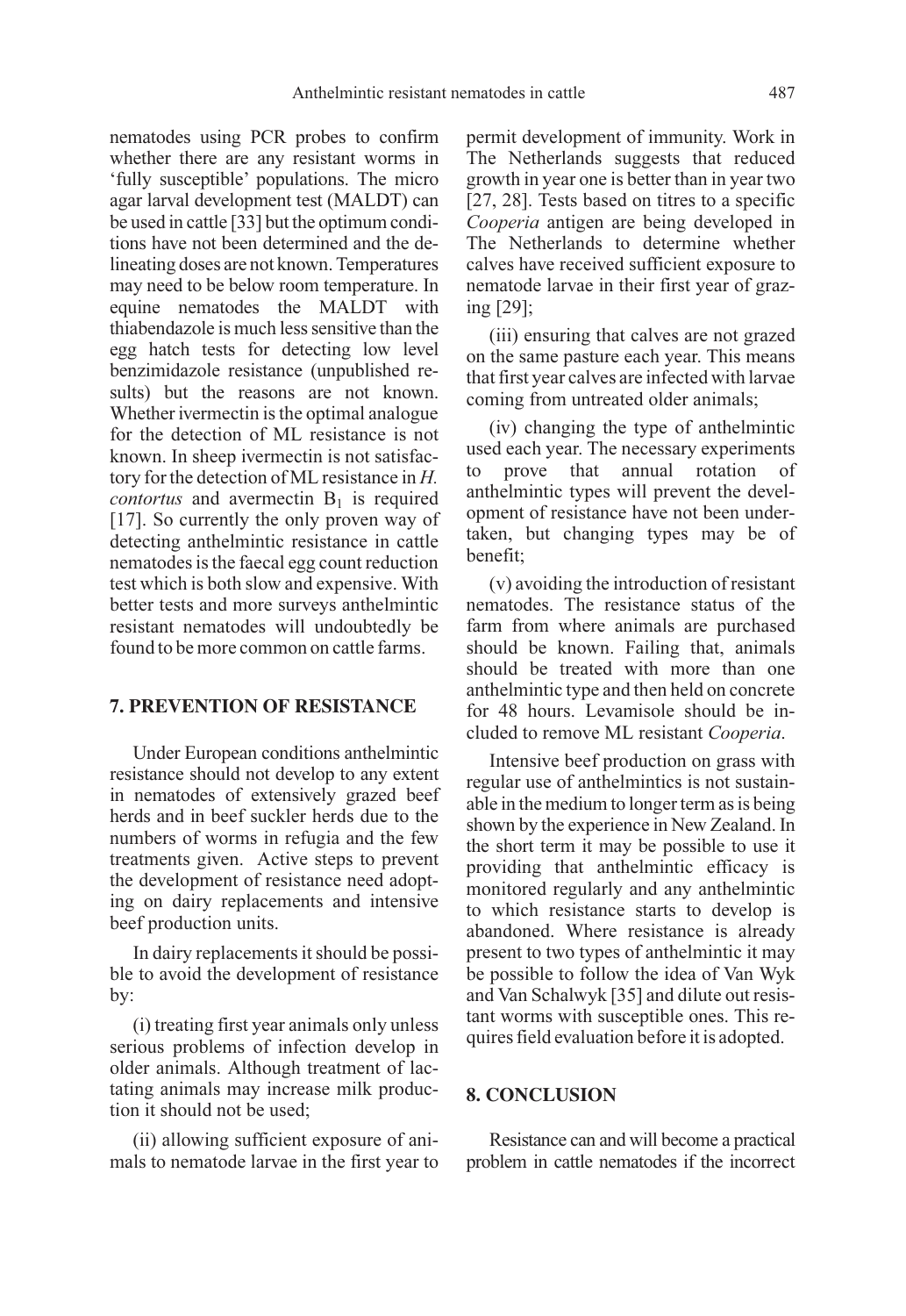type of management is used. Just how widespread resistance has become is not known. New validated tests for resistance require development and application to study the extent of resistance in different management systems. It should be possible to delay or prevent the development of resistance in dairy replacement calves with correct management which ensures sufficient numbers of worms are in refugia, but intensive beef production on grass with frequent anthelmintic treatments is unsustainable.

#### **REFERENCES**

- [1] Anzianai O.S., Zimmermann G., Guglielmone A.A., Vazquez R., Suarez V., Avermectin resistance in Cooperia punctata in cattle in Argentina, Vet. Rec. 149 (2001) 58-59.
- [2] Besier R.B., Ecological selection for anthelmintic resistance: Re-evaluation of sheep worm control programmes, in: van Wyk J.A., van Schalkwyk P.C. (Eds.) Managing Anthelmintic Resistance in Endoparasites, Workshop. 16th Int. Conf. W.A.A.V.P., Sun City, South Africa, 1997.
- [3] Bisset S.A., Brunsdon R.V., Forbes S., Efficacy of a topical formulation of ivermectin against naturally acquired gastro-intestinal nematodes in weaner cattle, N.Z. Vet. J. 38 (1990) 4-6.
- [4] Cabaret J., Anthelmintic resistance in goats: from fiction to facts, Proc. 7th Int. Conf. on goats, France, 2000, pp. 793-794.
- [5] Coles G.C., Drug resistance in ostertagiasis, Proceedings of North American Ostertagia workshop, Vet. Parasitol. 27 (1988) 89-96.
- [6] Coles G.C., The sustainable use of anthelmintics in grazing animals, Vet. Rec. (in press).
- [7] Coles G.C., Kinoti G.K., Defining resistance in Schistosoma, Parasitol. Today 13 (1997) 157-158.
- [8] Coles G.C., Mutahi W.T., Kinoti G.K., Bruce J.I., Katz N., Tolerance of Kenyan Schistosoma mansoni to oxamniquine, Trans. R. Soc. Trop. Med. Hyg. 81 (1987) 782-785.
- [9] Coles G.C., Bauer C., Borgsteede F.H.M., Geerts S., Klei T.R., Taylor M.A., Waller P.J., World Association for the Advancement of Veterinary Parasitology (W.A.A.V.P.) methods for the detection of anthelmintic resistance in nematodes of veterinary importance, Vet. Parasitol. 44 (1992) 35-44.
- [10] Coles G.C., Watson C.L., Anziani O.S., Ivermectin-resistant Cooperia in cattle, Vet. Rec. 148 (2001) 283-284.
- [11] Conder G.A, Campbell W.C, Chemotherapy of nematode infections of veterinary importance, with special reference to drug resistance, Adv. Parasitol. 35 (1995) 1-84.
- [12] Echevarria F., Pinheiro A., Efficiency of anthelmintics in cattle, 18th Int. Conf. W.A.A.V.P., Stresa, Italy, 2001, p. 147.
- [13] Elard L., Comes A.M., Humbert J.F., Sequences of beta-tubulin cDNA from benzimidazole-susceptible and -resistant strains of Teladorsagia circumcincta, a nematode parasite of small ruminants, Mol. Biochem. Parasitol. 79 (1996) 249-253.
- [14] Elard L., Sauve C., Humbert J.F., Fitness of benzimidazole-resistant and -susceptible worms of Teladorsagia circumcincta, a nematode parasite of small ruminants, Parasitology 117 (1998) 571-578.
- [15] Familton A.S., Mason P., Coles G.C., Anthelmintic-resistant Cooperia species in cattle, Vet. Rec. 149 (2001) 719-720.
- [16] Fiel C.A., Saumell C.A., Steffman P.E., Rodriguez E.M., Resistance of Cooperia to ivermectin treatments in grazing cattle of the humid Pampa, Argentina, Vet. Parasitol. 97 (2001) 213-219.
- [17] Gill J.H., Redwin J.M., van Wyk J.A., Lacey E., Detection of anthelmintic resistance to ivermectin in Haemonchus contortus, Int. J. Parasitol. 21 (1991) 771-776.
- [18] Kelly J.D., Whitlock H.V., Thompson H.G., Hall C.A., Campbell N.J., Martin I.C.A., Le Jambre<br>L.F., Physiological characteristics of the Physiological characteristics of the free-living and parasitic stages of strains of Haemonchus contortus susceptible or resistant to benzimidazole anthelmintics, Res. Vet. Sci. 25 (1978) 376-385.
- [19] Kwa M.S.G., Veenstra J.G., Roos M.A., Benzimidazole resistance in Haemonchus contortus is correlated with a conserved mutation at amino-acid-200 in beta tubulin isotype 1, Mol. Biochem. Parasitol. 63 (1994) 299-303.
- [20] Le Jambre L.F., Royal W.M., Martin P.J., The inheritance of thiabendazole resistance in Haemonchus contortus, Parasitology 78 (1979) 107-119.
- [21] Le Jambre L.F., Gill J.H., Lenane I.J., Baker P., Inheritance of avermectin resistance in Haemonchus contortus, Int. J. Parasitol. 30 (2000) 105-111.
- [22] Leignel V., Cabaret J., Massive use of chemotherapy influences life traits of parasitic nematodes in domestic ruminants, Funct. Ecol. 15 (2001) 569-574.
- [23] Maingi N., Scott M.E., Prichard R.K., Effect of selection pressure for thiabendazole resistance on fitness of Haemonchus contortus in sheep, Parasitology 100 (1990) 327-335.
- [24] McKenna P.B., Anthelmintic resistance in cattle nematodes in New Zealand; is it increasing?, New Zealand Vet. J. 44 (1996) 76.